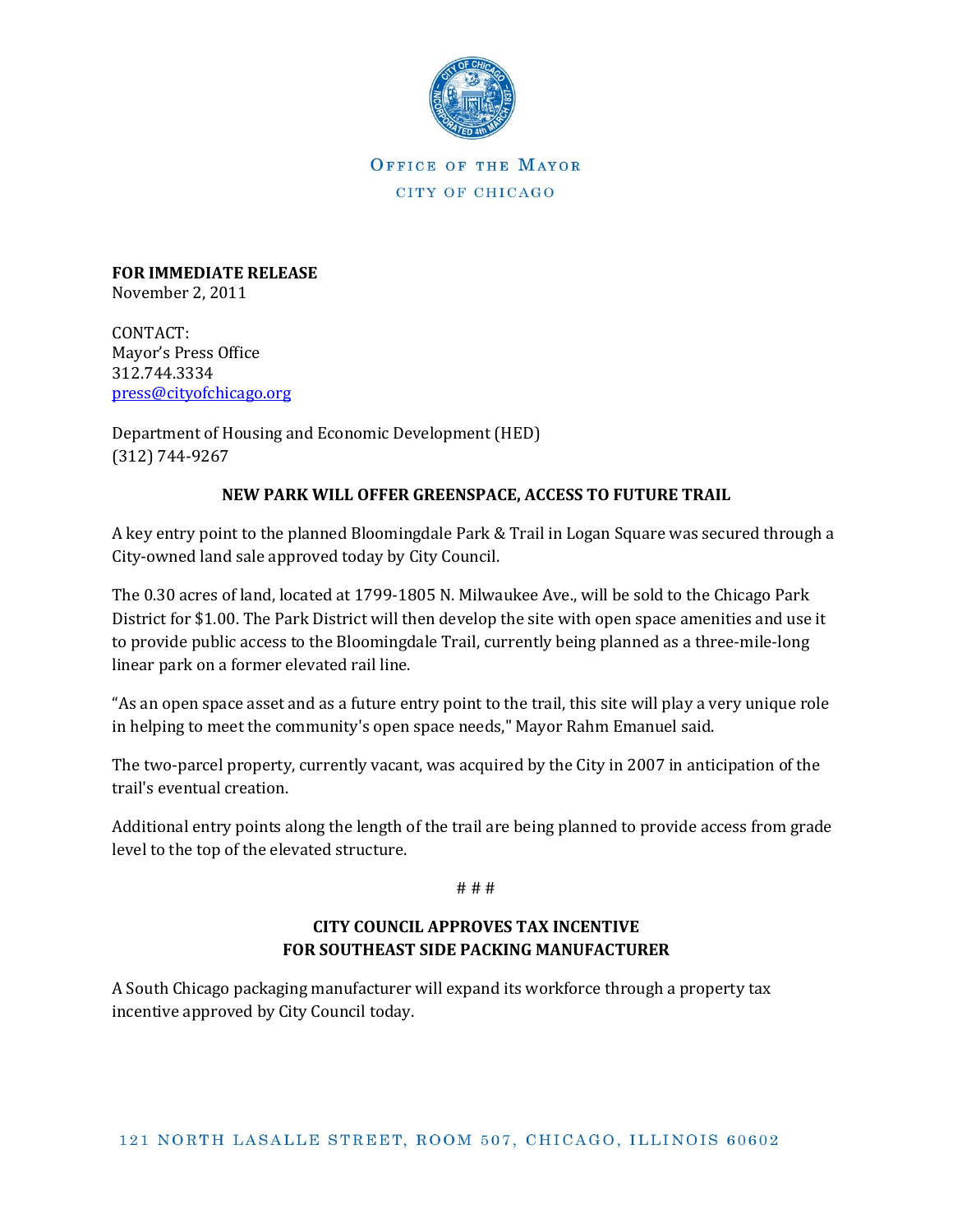

The Class (6)b incentive will help Paket Corp. add five jobs and maintain 71,000 square feet of manufacturing space at 9165 S. Harbor Drive by lowering the property tax rates on the facility for the next 12 years. Total tax savings are estimated at \$343,000.

Founded in 1957, the 63-person company makes tubes, tubs, cans and bottles for use with cosmetics, foods and various household products.

"Our goal is to strengthen neighborhoods by supporting programs that help Chicago's businesses stay competitive in a global market and allow them to flourish here in the city," Mayor Rahm Emanuel said.

The incentive, available through Cook County, will renew an earlier property tax incentive that helped the company rehabilitate the facility for modern industrial uses.

# # #

## **TWO AFFORDABLE HOUSING PROJECTS APPROVED FOR WEST TOWN**

The City Council today approved financial support for the creation of 80 units of affordable rental housing in Chicago's West Town community.

"Access to affordable housing is a key component of neighborhood livability, allowing a diversity of residents to thrive and create strong communities, and these developments offer additional resources that local families want and need," Mayor Rahm Emanuel said.

### **Boriquen Bella LP**

The City will provide a \$3.9 million loan and fee waiver for a major renovation of 47 rental units at 1414 and 1451 N. Washtenaw Ave. and 1318 and 1456 N. Rockwell Ave.

The \$11.7 million, four-building project by Borinquen Bella LP will include the installation of new roofs, windows, doors, and flooring, along with kitchen and bathroom upgrades. The improvements would create a mix of affordable, one- to three-bedroom apartments.

### **North and Talman Phase III**

The City will provide a vacant, five-story building and more than \$2.3 million in Tax Increment Financing (TIF) assistance to facilitate the development of 33 affordable apartments along West North Avenue.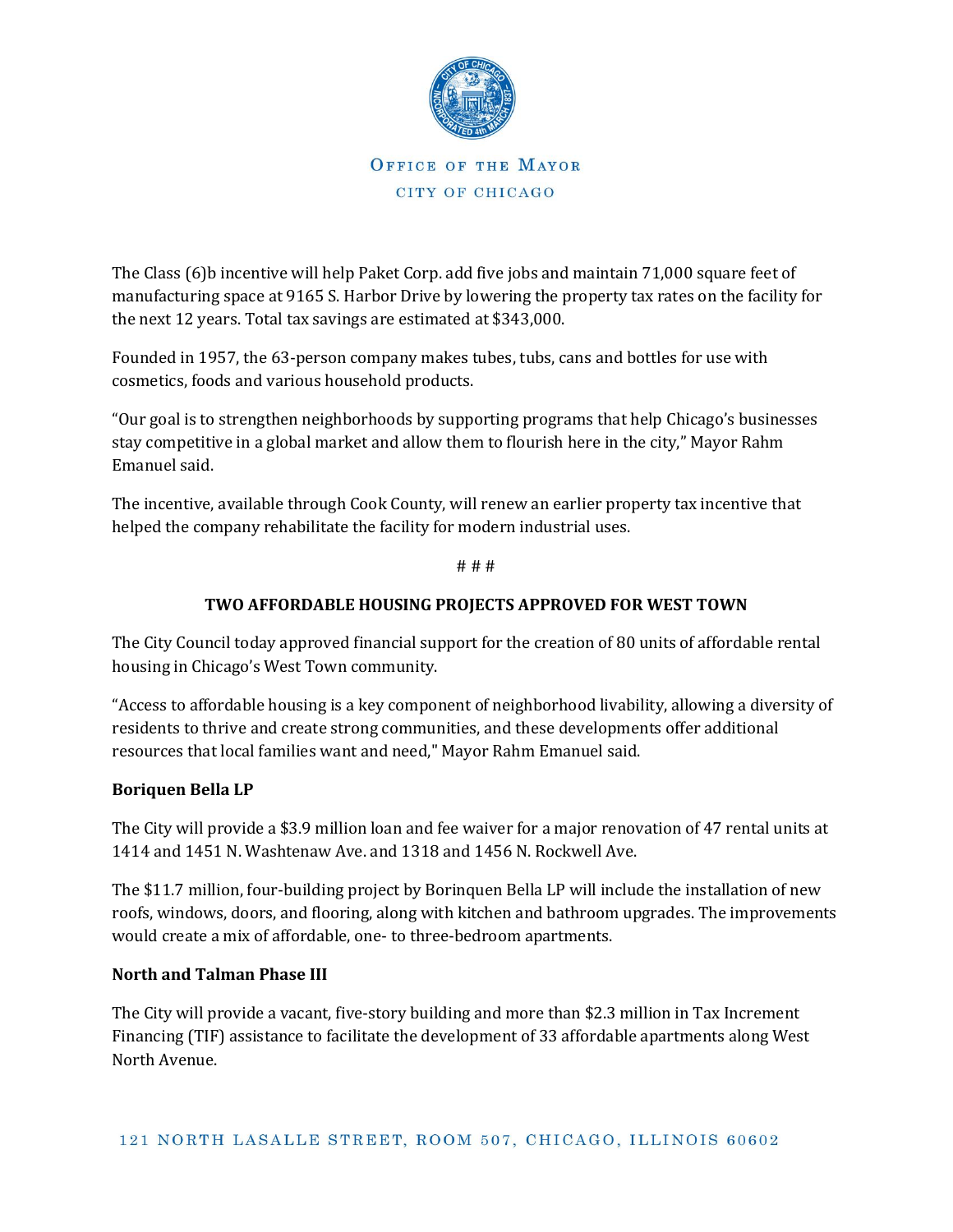

The developer, Hispanic Housing Development Corp. (HHDC), will acquire a City-owned building at 2656 W. North Ave. for \$1.00 and convert it into 27 units of affordable rental units. As part of the project, the developer will build three two-flats at 1615-17 N. Washtenaw Ave. and 1618-20 N. Talman Ave. and rent them at affordable rates.

In addition to TIF financing, funding for the \$13.3 million development includes a variety of sources including Illinois Housing Development Authority incentives and private loans. This will be the third and final phase of a block-long HHDC project that has already created a new 53-unit senior rental building and 24 affordable lease-to-own units for families.

# # #

### **TIF APPROVED FOR SCHOOL AND LIBRARY IMPROVEMENTS**

A pair of Tax Increment Financing (TIF) proposals approved today by City Council will help rebuild a Northwest Side branch library and improve a South Side elementary school.

"Providing our students with a world-class education requires investing in what matters – their schools. Libraries have long-served local neighborhoods as community anchors and places where children and families continue to learn. This TIF assistance will help these institutions serve local needs for generations to come," Mayor Rahm Emanuel said.

### **Albany Park Library**

The Albany Park branch library at 5150 N. Kimball Ave. will be replaced by a new structure that's twice its size through \$15 million in TIF assistance.

The new 16,000-square-foot facility will rise on the site of the current library, which dates to 1963.

Being planned by the Public Building Commission, the new library will create eight full-time positions and 35 temporary construction jobs. Work could start in spring 2013.

#### **Donoghue School**

Donoghue Elementary School at 707 E. 37th St. will receive \$200,000 in TIF for capital improvements under a plan to create a shared parking lot with an adjacent private housing development.

The parking lot will be constructed on unused Board of Education property between the school and the site of a 48-unit affordable housing project.